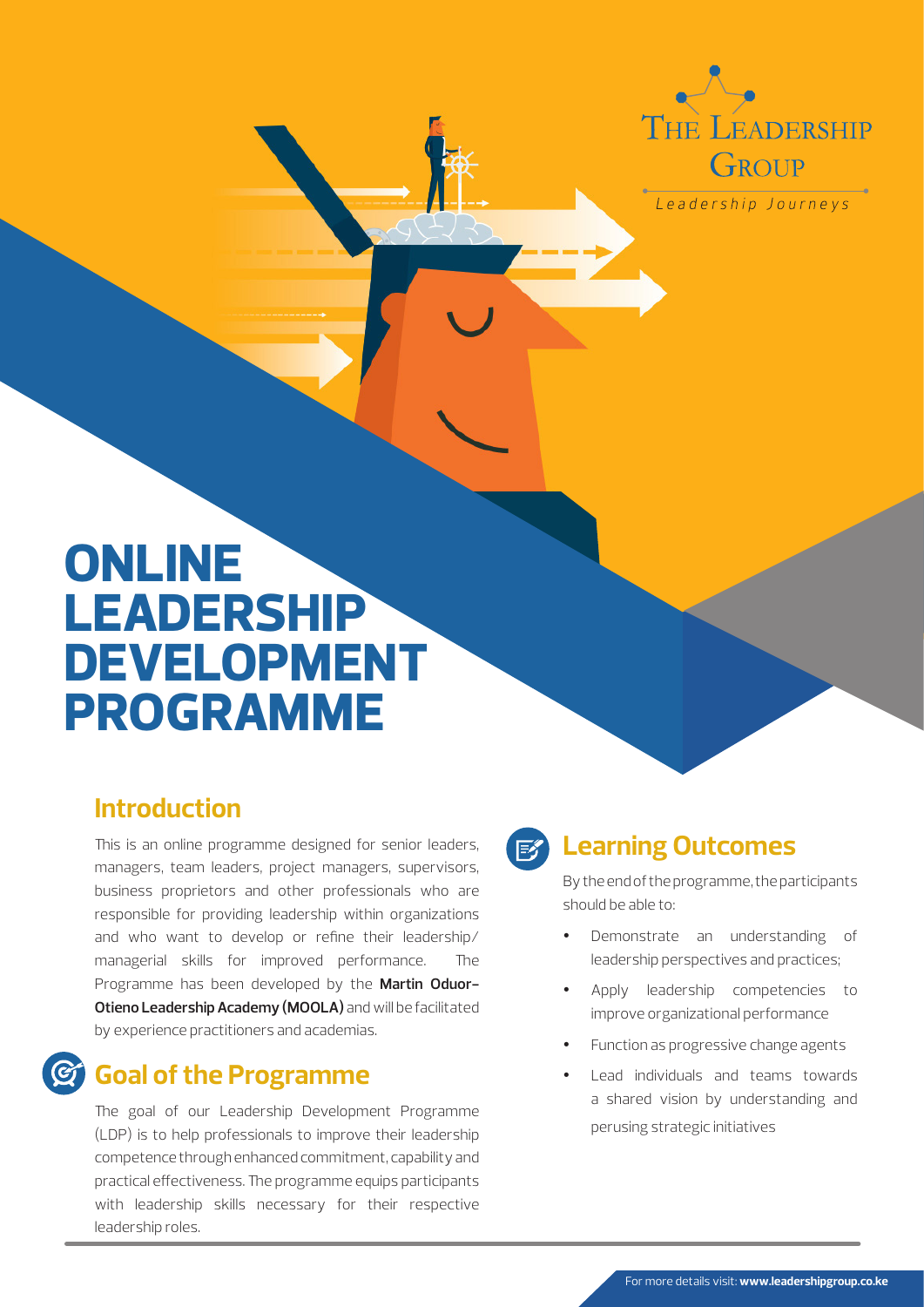### **Relevance to Organisational Needs**

- The LDP was conceptualized to respond to organizations' desire to run an effective leadership development programme for high potential employees (HiPos).
- The programme incorporates a post-intervention evaluation that includes feedback for continuous improvement, assessment of participants' performance in their organization in relation to their appraisal system, a review of the research papers to identify changes that can be adopted by the organization.
- The programme adopts an approach that ensures that tangible results are achieved for participating organizations.
- At the end of the Programme, participants develop case studies that seek to identify and recommend solutions to areas in their organization that they believe either need improvement or have gaps.

#### **Programme Modules**

The programme comprises the following modules:

- Self Leadership
- Leading and Transforming Teams
- Leading for Results
- Leadership Communication
- Strategic Leadership
- Leading Organizations
- Leading Innovations and Change
- Ethical Leadership
- Action Learning Project



#### **Mode of Delivery**

The LDP will employ online and experiential learning. It will be delivered through a combination of lectures, case studies, questions and answer, video shows, experiential learning, expert insights and group discussions.

#### **Programme Assessment modes**

Progress is evaluated and monitored through assignments, group presentations, group discussions, reflection papers, assessments and a case study to be submitted and presented to a group of evaluators.